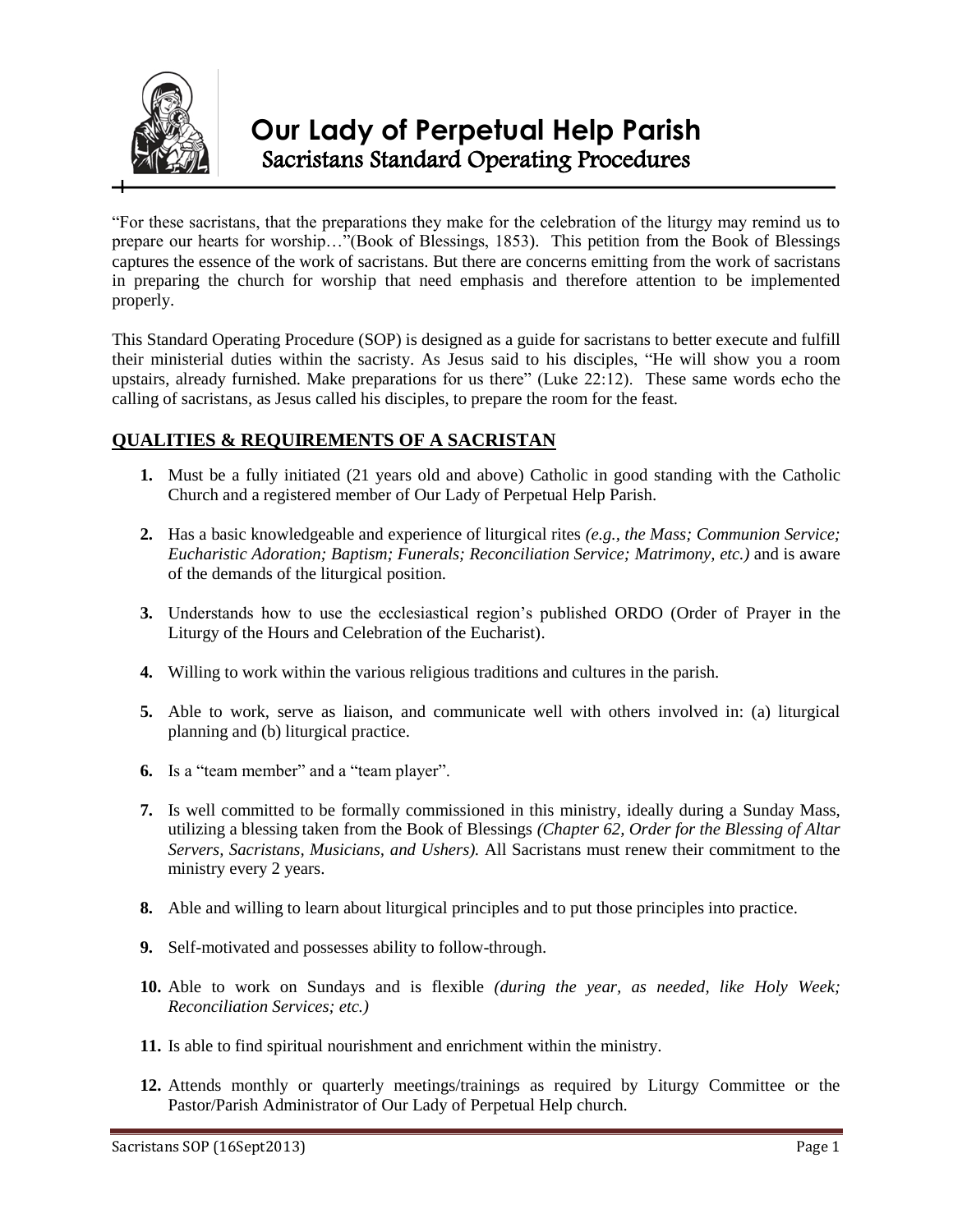# **LITURGICAL AREAS & FURNITURES**

- **1.** *SANCTUARY* the sanctuary is the elevated front area of the church with the altar in the middle, and the ambo by its side. The sanctuary is considered a sacred space that only the Clergy and designated ministers are allowed on it. Anyone who is not of liturgical status or assignment must not approach it (i.e., photographers, etc.)
- **2.** *ALTAR* the altar is the sacred table within the sanctuary of the church. This sacred table is where the bread and wine, which is offered during mass, is consecrated and becomes the Real Presence of Christ, the Most Holy Body and Precious Blood of Christ.

The ancient practice of bowing to the altar as we pass before the altar should be retained to honor this sign of Christ in our midst. *(The Sacristy Manual, 45)*

- **3.** *PRESIDERS CHAIR* this is where the Main Celebrant or the Priest who is leading or presiding at the mass sits. Right next to the presiders chair is the deacon's chair which is located on the right of the presider's chair. If there are 2 or more deacons serving at the mass, than another chair is placed on each side of the presider's chair or additional chairs provided.
- **4.** *AMBO* the ambo is where the Word of God is proclaimed. During funerals or other functions outside of mass, the ambo should not be used to make any announcements or teachings outside of mass. Another suitable lectern or podium should be setup for anything outside of mass to be used.
- **5.** *CREDENCE TABLE* the credence table is located near the sanctuary but more on the side of the altar. The credence table is where the chalice, purificator, pall, corporal and cruets for the water and bowl is stationed at.
- **6.** *GIFTS OR OFFERTORY TABLE* this table is located inside the church near the entrance door. This is where the unconsecrated wine and bread is put at in preparation to be brought up during the Offertory or Preparations of Gifts.
- **7.** *BAPTISMAL FONT* the baptismal font is located at the entrance of the church slightly at the right side. This is where baptisms occur for those who will be initiated at Easter Vigil or baptized during scheduled days.
- **8.** *PASCHAL CANDLE* also known as the Easter Candle is one of the most important sacramental of the Church. The Paschal Candle is a reminder of our death from sin and rise in the resurrection of Christ. The Paschal Candle is blessed and lit at Easter Vigil. The Paschal Candle is placed at the sanctuary near the ambo during the Easter Season. When the Easter Season ends on Pentecost Sunday, the Paschal Candle is then moved near the baptismal font during the rest of the liturgical year. The Paschal Candle is also used during funerals when it is brought to the front of the sanctuary and baptisms outside of Easter at the baptismal font. The Paschal Candle does not need to be lit outside of the Easter Season, except on those times when it is liturgically needed.
- **9.** *OTHER SYMBOLS* there are other symbols or sacramental used by the Church during their liturgies or mass. These sacramental will be used according to the time of the Liturgical Calendar. For example, in Advent the "advent wreath" will be used on the Sunday's and days before Christmas. The palms are used during Palm Sunday and ashes during Ash Wednesday. Sacramentals are to be used as required by the liturgy or as they may enhance liturgical celebrations.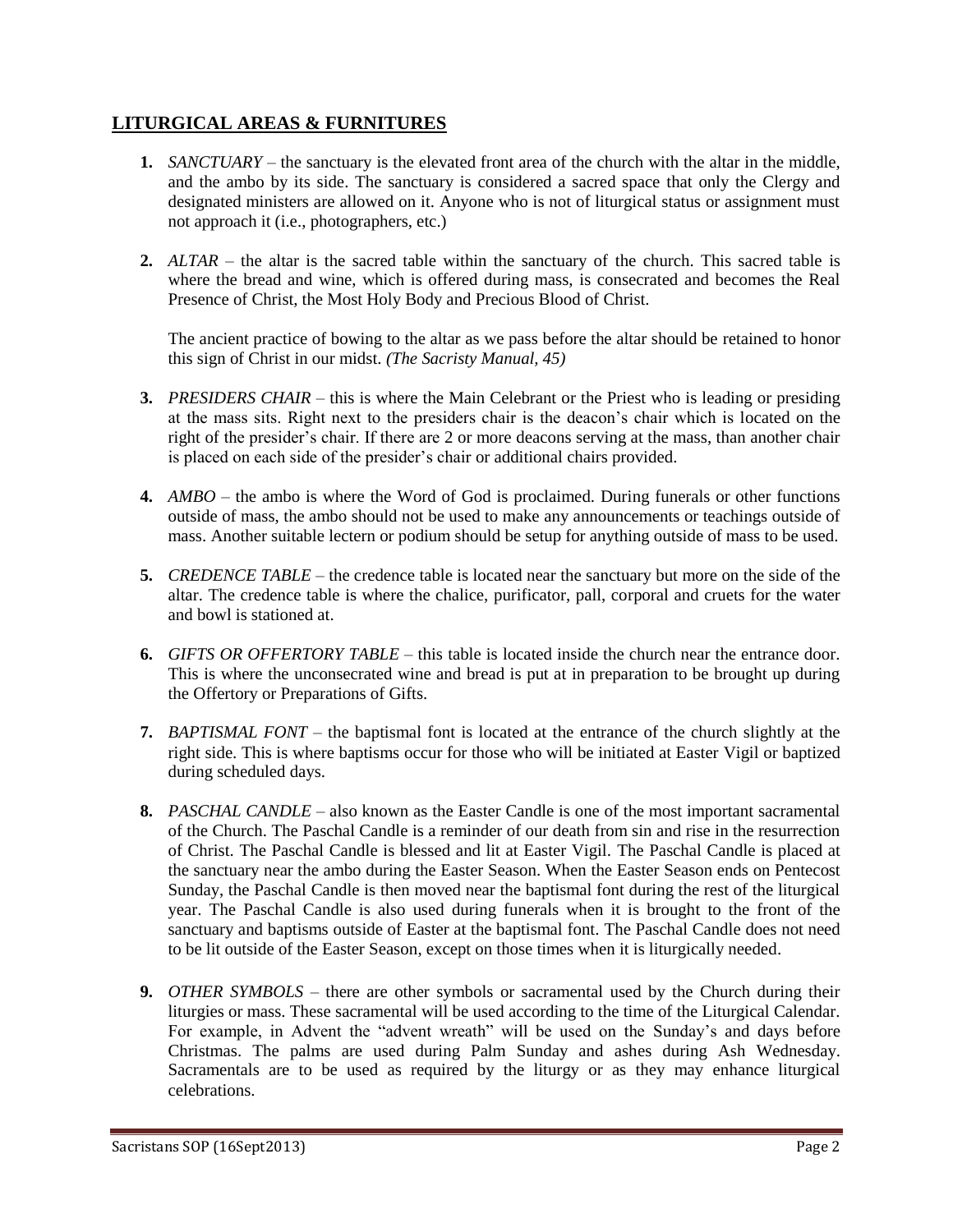### **PRE-MASS PREPARATIONS**

- **1.** Arrives at the church at least an hour before mass start.
- **2.** Checks the ORDO for details of the Liturgy of the Day.
- **3.** Checks and makes sure the Presiders binder and the 2 lectors binders are prepared.
	- 1. The Presiders Binder is usually of the same color according to the Liturgical Season *(e.g. GREEN for Ordinary Time, WHITE – for Easter and Christmas season, PURPLE – Lent/Advent).*
- **4.** Checks and makes sure that all necessary Liturgical Books are there and they are marked according to the liturgy celebrated. Use the ORDO for guidance in finding the pages of the books.
	- 1. Book of the Gospel
	- 2. Lectionary
	- 3. Other Liturgical Books according to the Rite being celebrated at mass. *(i.e baptisms, funerals, etc.)*
- **5.** Readies or lays out the Priests Vestments necessary for the celebration.
	- 1. Vestments according to the liturgical season or the Mass celebrated.
- **6.** Makes sure that appropriate numbers of chalice and patens for the Body and Blood of Christ are available for mass.
- **7.** Cleans and dries all vessels (chalice and patens) if necessary for use at the mass.
- **8.** Prepares the main chalice for mass.
	- 1. In preparing the main chalice follow these simple guideline:
		- 1. Main chalice should be the BEST chalice from the extra chalice.
		- 2. Place a purificator on the chalice first.
		- 3. Then a pall and then the corporal on top.
- **9.** The extra chalices are to be placed on a tray with extra palls or purificators *(if not enough palls for these chalices, purificators may be used).*
- **10.** Checks and prepares the appropriate number of patens for the Mass.
- **11.** Prepares water cruet and places them on the credence table.
	- 1. 1 water cruet with potable water for the chalice
	- 2. 1 water cruet with regular tap water for the washing of hands.
- **12.** Prepare basin with a hand towel for the washing of hands at Mass.
	- 1. Depending on the liturgy of the day, extra basins and hand towels might be required for the Priest/Deacon to wash his hands.
		- 1. For anointing, water basin with a lemon wedge would be sufficient.
		- 2. For the distribution of ashes, a water basin with soap would be sufficient.
- **13.** Checks tabernacle to see if there is a good amount of reserved consecrated Hosts there. The amount of unconsecrated bread and wine for the Offertory is to be determined by the number of people attending the Mass and the amount of reserved consecrated hosts.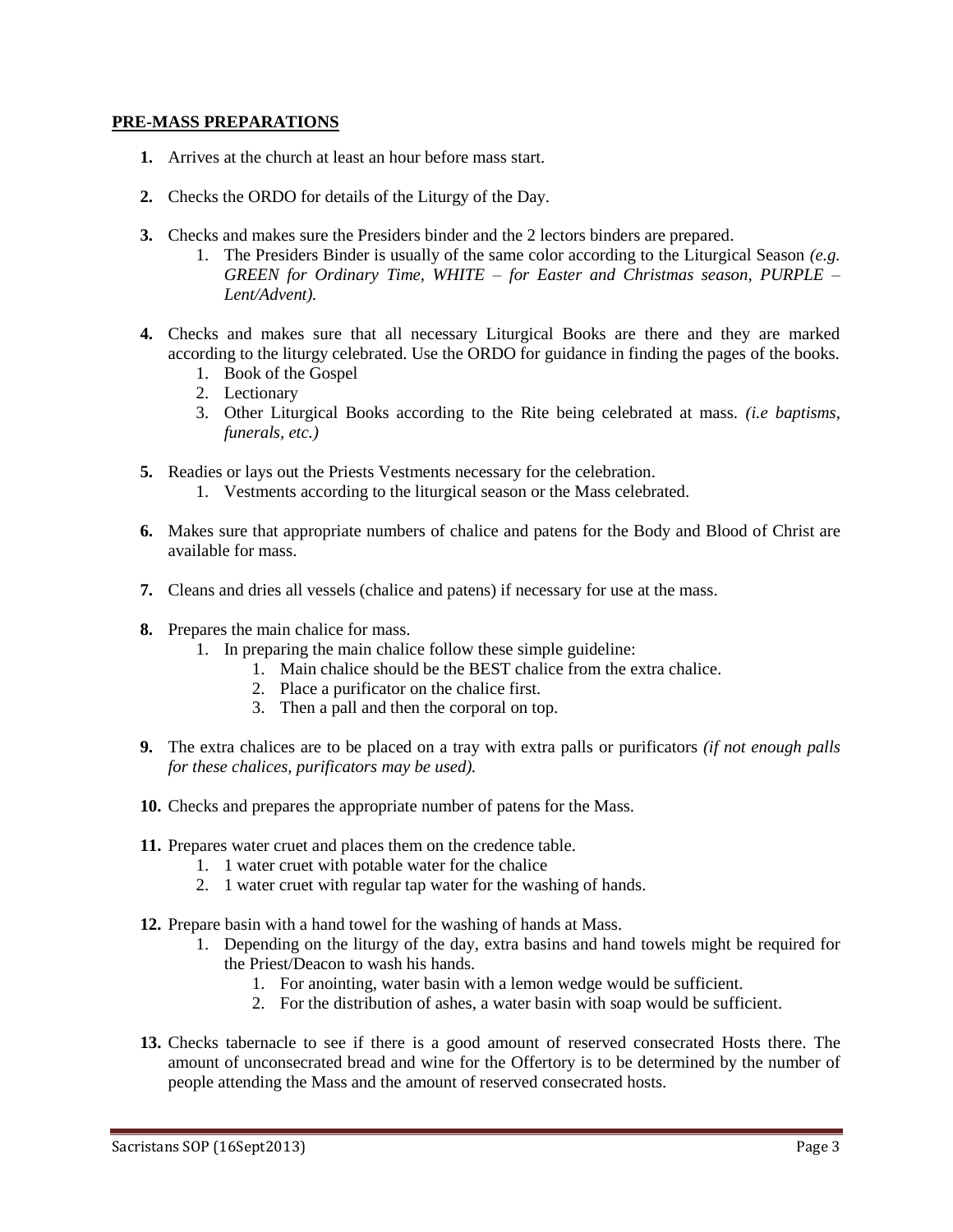- **14.** Prepares enough bread and wine, as determined above.
- **15.** Lights the altar candles and Paschal Candle if during Easter Season, at least 20 minutes before Mass starts.
- **16.** Checks with the Team Leader of Extraordinary Ministers of Holy Communion (EMHC) if there is enough EMHC for the distribution of Holy Communion at the Mass.
- **17.** If incense is to be used, fills the incense boat with incense, places charcoal in the thurible, and lights the charcoal approximately 10 minutes prior to the start of the procession; places the stand or pedestal for the thurible and incense boat in the desired location.

### **ITEMS ON THE CREDENCE TABLE**

- **1.** On tray #1:
	- *a.* Main chalice with purificator, pall and corporal.
	- *b.* Extra patens for distribution of Holy Communion.
- **2.** On tray #2:
	- *a.* Extra chalices (number of extra chalices will vary depending on the liturgy celebrated or the number of the Faithful attending mass).
	- *b.* Palls for the extra chalices and/or extra purificators.
- **3.** Other items on the credence table:
	- *a.* Water basin (empty) for washing of hands
	- *b.* Hand towel for the washing of hands
	- *c.* Water cruet for washing of hands and chalice.
- **4.** Additional items:
	- *a.* Depending on the liturgy celebrated other necessary items may be placed on the credence table.
	- *b.* Examples: extra basins for washing of hands, other liturgical books, boat for the incense, etc.

### **Additional Notes:**

- **1.** If a Master of Ceremonies (MC) is present at the Mass especially with the Mass where the Bishop is the celebrant, the Sacristan is to work closely with the Master of Ceremony to guide the MC in the actions and placements of liturgical items as practiced at Our Lady of Perpetual Help Church.
- **2.** The Master of Ceremonies is there to guide and makes sure of the proper execution of procedures for the smooth celebration of the liturgy as a whole. It is the duty of the sacristan to coordinate and be open to instructions from the MC while the celebration is on going, even the possibility of the changing of duties of the sacristan, as may be contained in the section "Actions in Mass".

### **PREPARATIONS FOR OTHER LITURGICAL CELEBRATIONS**

- **1)** For Adoration:
	- a) Prepares the humeral veil and cope for the priest/deacon.
	- b) Prepares the monstrance for the exposition
	- c) Prepares the necessary liturgical books/binders for Adoration.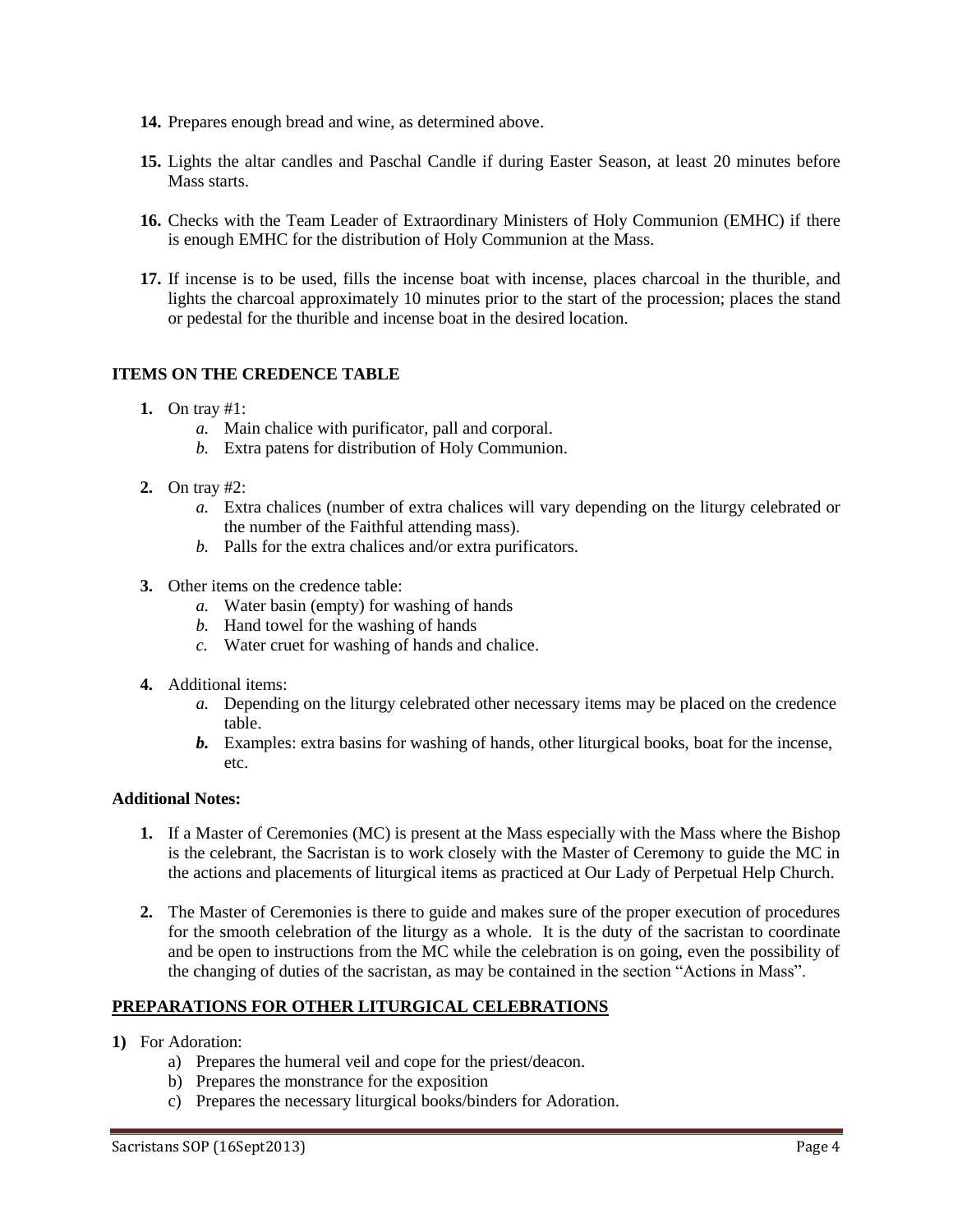- d) Prepares the thurible, incense boat with incense.
- e) Prepares the bells.
- f) Make sure the tabernacle key is available for the deacon/priest to open the tabernacle.
- **2)** For Weddings:
	- a) Prepares holy water for the blessing of the rings.
	- b) If only one couple, the kneelers in the Blessed Sacrament Chapel could be used for the nuptial blessing.
	- c) Checks and makes sure the Wedding Certificate is available from the Parish Office for the Priest/Deacon to sign.
- **3)** For Funerals:
	- a) If outside the Easter Season, sets up the Paschal Candle, at the foot of the sanctuary to the right side of the sanctuary.
	- b) Prepares holy water for the blessing of the casket.
	- c) Prepares the funeral veil, Book of the Gospel, crucifix, and bouquet of flower for the Christian symbols during the liturgy.
	- d) Also prepares sufficient bread and wine according to the number of people attending the Mass.

## **ACTIONS DURING THE MASS**

When the Mass starts the Sacristan should be seated at the back of the altar servers to assist if needed during the liturgy. If sufficient number of ministers is in attendance at the Mass then the Sacristan plays a support role to those ministers present.

### **1. Preparation of Gifts/Offertory:**

i. After the Christian Faithful has presented the offering of bread and wine, the sacristan may assist in getting the cruet from the priest/deacon after the priest/deacon has poured the wine into the chalice(s). The sacristan, however, would ONLY assist if there is no sufficient number of ministers serving at the mass. If the altar servers can do this, then the sacristan leaves this task to the altar servers.

This action or task is stated in the *General Instruction of the Roman Missal, 110*, "If at a Mass with the people only one minister is present, that minister may exercise several different functions."

### **2. Holy Communion:**

- i. Right after The Lord's Prayer, the Sacristan, if the absence of the deacon, will go to the tabernacle and retrieve the ciborium with the reserved consecrated Hosts.
- ii. During the Lamb of God, the sacristan takes the ciborium with the reserved consecrated Hosts from the tabernacle, and processing to the altar using the middle aisle, will then places the ciborium on the altar for the priest to distribute into the extra patens.
- iii. The sacristan does NOT stay by the side of the altar nor help distribute the consecrated Hosts in the patens for this is reserved to the priest/deacon.
- iv. In giving Holy Communion to the elderly or disabled attending Mass, the sacristan can add an extra paten during the time when the others patens are brought up to the altar. This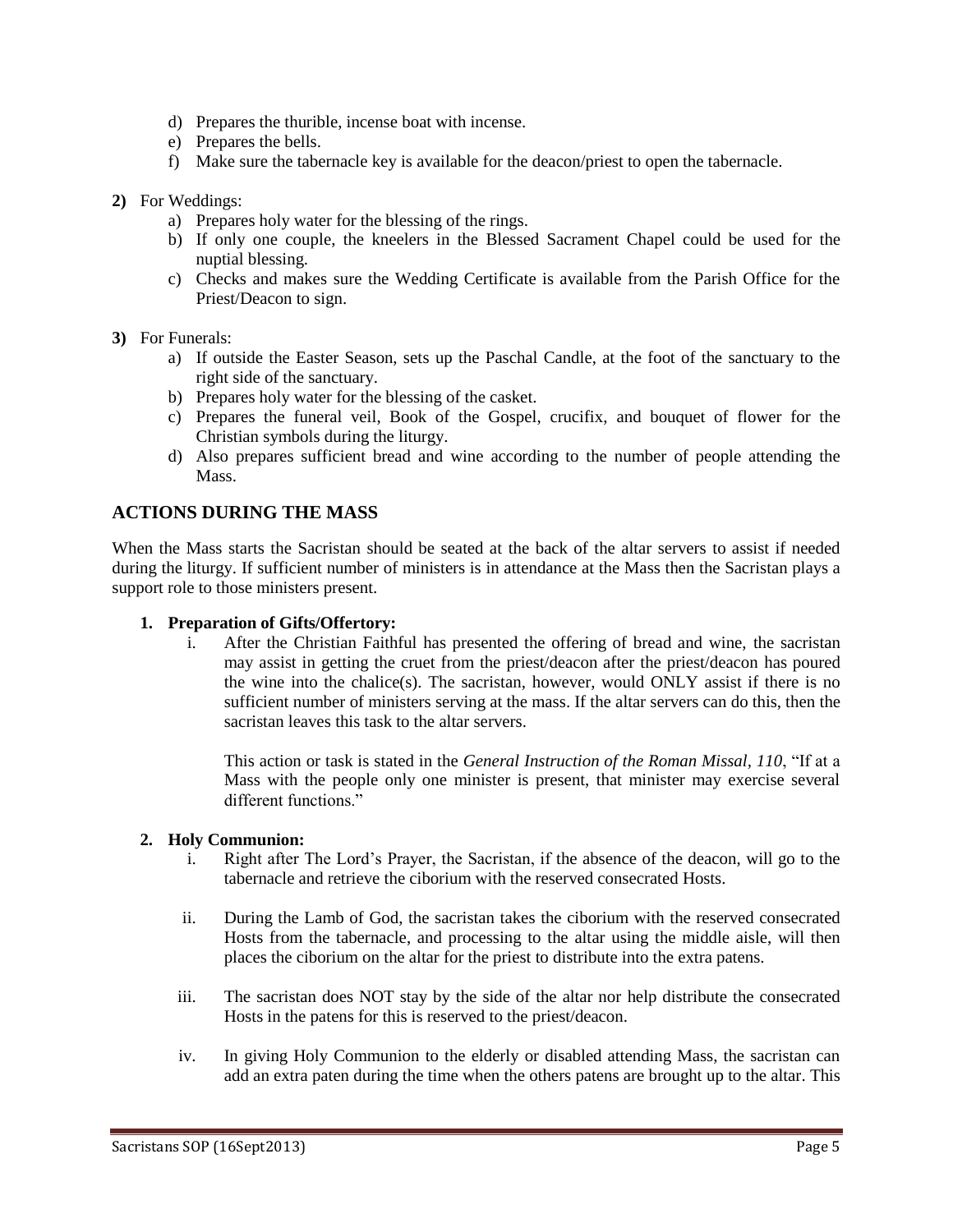paten may be of different shape to distinguish it from the other patens, which is handed to the sacristan by the priest or deacon.

- i. Sacristans are NOT to reserve a separate paten in the sacristy for the elderly or disabled. All patens to be used for Holy Communion at that particular Mass must be placed on the altar, as designated earlier.
- v. After the sacristan has placed the ciborium on the altar he/she will venerate the altar with a bow, then the sacristan will then lineup with the EMHC as the last person on the lineup. The sacristan will receive Holy Communion together with the EMHC and the priest/deacon will give the sacristan the paten with Hosts for the disabled. The sacristan may move together with the EMHC to distribute Holy Communion to only the sick and disabled.
- vi. When all who are sick or disabled have received Communion, the sacristan may return to the altar and place his/her paten on the corporal. Do not empty the paten in the ciborium. The sacristan may then move and stand at the first step of the sanctuary next to the choir or the altar servers and attentively observe if the EMHC will need more Hosts for Communion.
- vii. If so, the sacristan will use the paten he/she had and switch it with the EMHC who is out of Hosts. The sacristan may pour the leftover Hosts of the EMHC in the paten the sacristan used and then the sacristan will give that paten to the EMHC. The sacristan will then come to the altar and refill the empty paten from the EMHC with Hosts from the ciborium and use this for another EMHC who will need more or extra Hosts. Sacristan will continue this until the distribution of Holy Communion is over.
	- i. Sacristan is to avoid grabbing the Hosts with their hands and placing it in the paten of the EMHC at the communion line. Sacristan will only do this action with the ciborium at the altar to refill the empty paten for the EMHC, if needed.
- viii. After the distribution of Holy Communion, the sacristan waits by the side of the altar to receive from the priest/deacon the unused consecrated Hosts in a ciborium. Upon receiving this ciborium, the sacristan walks towards the tabernacle, using the middle aisle, to properly repose the Body of Christ.
- ix. The sacred vessels, sacred linens and other items used during the liturgy (i.e. water cruets, wine cruet, etc.) remain on the credence table until the Mass is over.

## **AFTER MASS**

- **1.** After the Mass, the sacristan may solicit the help of EMHC or altar servers to carry the trays and items used during the mass to the sacristy to be cleaned.
- **2.** Sacristan makes sure that all vessels are cleaned, dried and made ready for the next celebration or keeps them in their proper places.
- **3.** Checks and makes sure the altar candles or the Paschal Candle, during Easter Season, is extinguished.